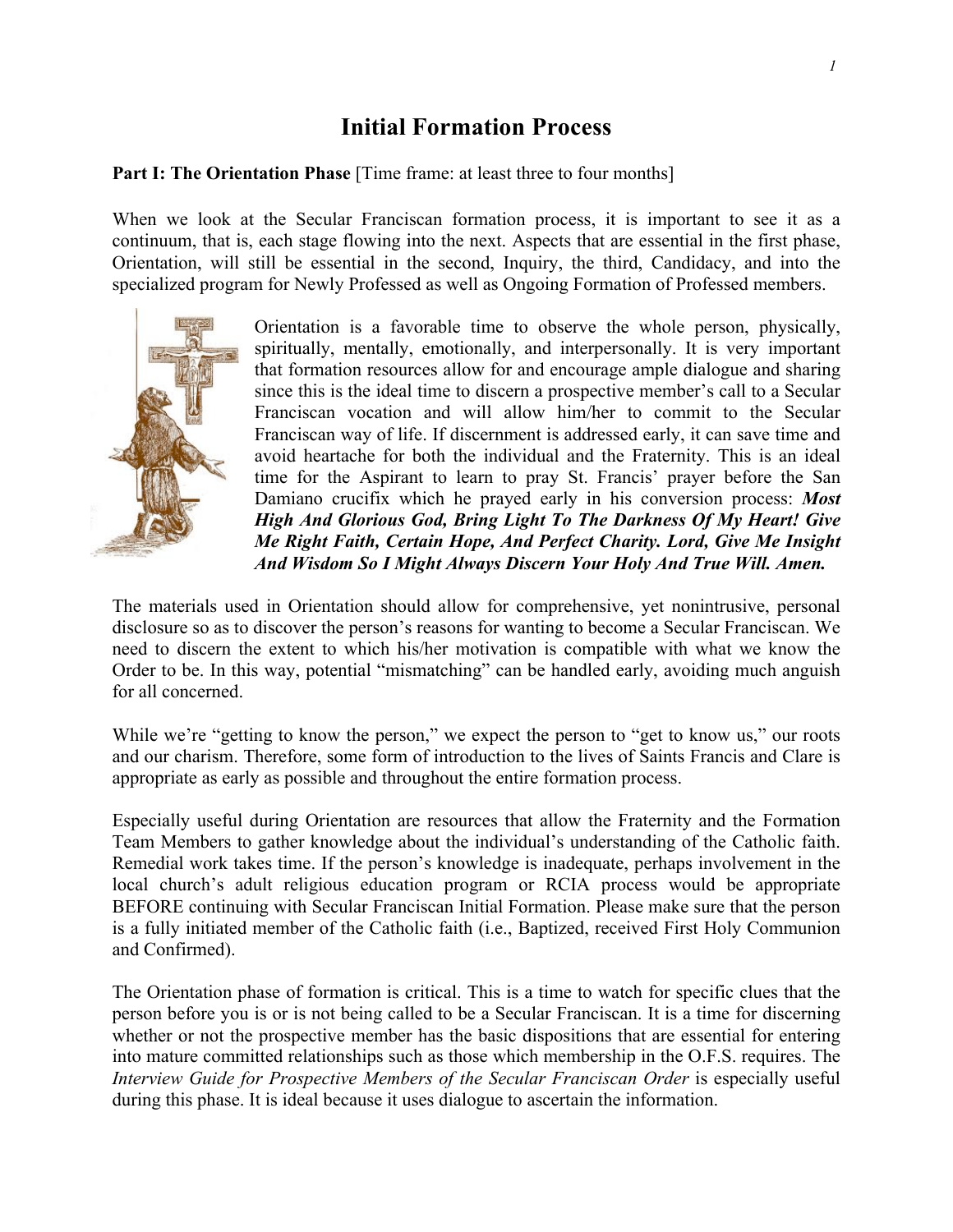**Part II: The Inquiry Phase** [Time frame: at least six months]



The Inquiry phase begins with the *Ceremony of Introduction and Welcoming (The Ritual of the Secular Franciscan Order, pages 9- 10)*. This is a simple paraliturgical service that promises the support of the Fraternity on the journey that the Inquirer is about to undertake. It does not take place as a separate ritual, but as part of the regular meeting or gathering of the Fraternity.

The Inquiry phase of initial formation is a time for the most serious and prayerful discernment of the Inquirer's vocation to the Secular Franciscan Order. During this phase of initial formation, the Fraternity and the Inquirer continue to get to know each other more fully. Opportunities for dialogue and sharing continue to be important to ensure that the Inquirer and the Fraternity are compatible.

During Inquiry and before the *Rite of Admission*, certain aspects of the relationship between the Inquirer and the Fraternity must be examined. Prior to the *Rite of Admission*, the Fraternity needs to be confident that the Inquirer has an adequate grasp of the Catholic faith to sustain his/her deeper journey into the Franciscan way of life. The Inquirer's life should reflect a determination not only to know the faith intellectually, but also to live the faith in practice. The Inquirer should understand and be able to articulate the concept of vocation and, more specifically, a vocation to the Secular Franciscan Order.

The Inquirer with the help of the Formation Director/Team, must seek to determine honest responses to these basic questions:

- o What is a vocation, and how am I called?
- o What is Gospel life, and how am I called to live it?
- o What is a vocation to the Secular Franciscan Order?
- o What signs indicate that I might be called to live this way of life?

Note the emphasis on "before the *Rite of Admission*." Once this Rite is celebrated, the Inquirer officially becomes a Candidate and is admitted into the local Fraternity of the Secular Franciscan Order to prepare for permanent commitment. If the discernment of vocation is incomplete or mistaken during the Orientation and Inquiry phases, it must be rectified before the *Rite of Admission* takes place.

The Inquiry phase, as the first formal period of initiation, is a time of discernment and choice to live the Franciscan way of life. During this time, the Inquirer participates in the life of the Fraternity and comes to understand our way of life. At the same time, the Fraternity comes to know the Inquirer better, so that it can discern how best to respond to the Inquirer's request to become part of the Fraternity.